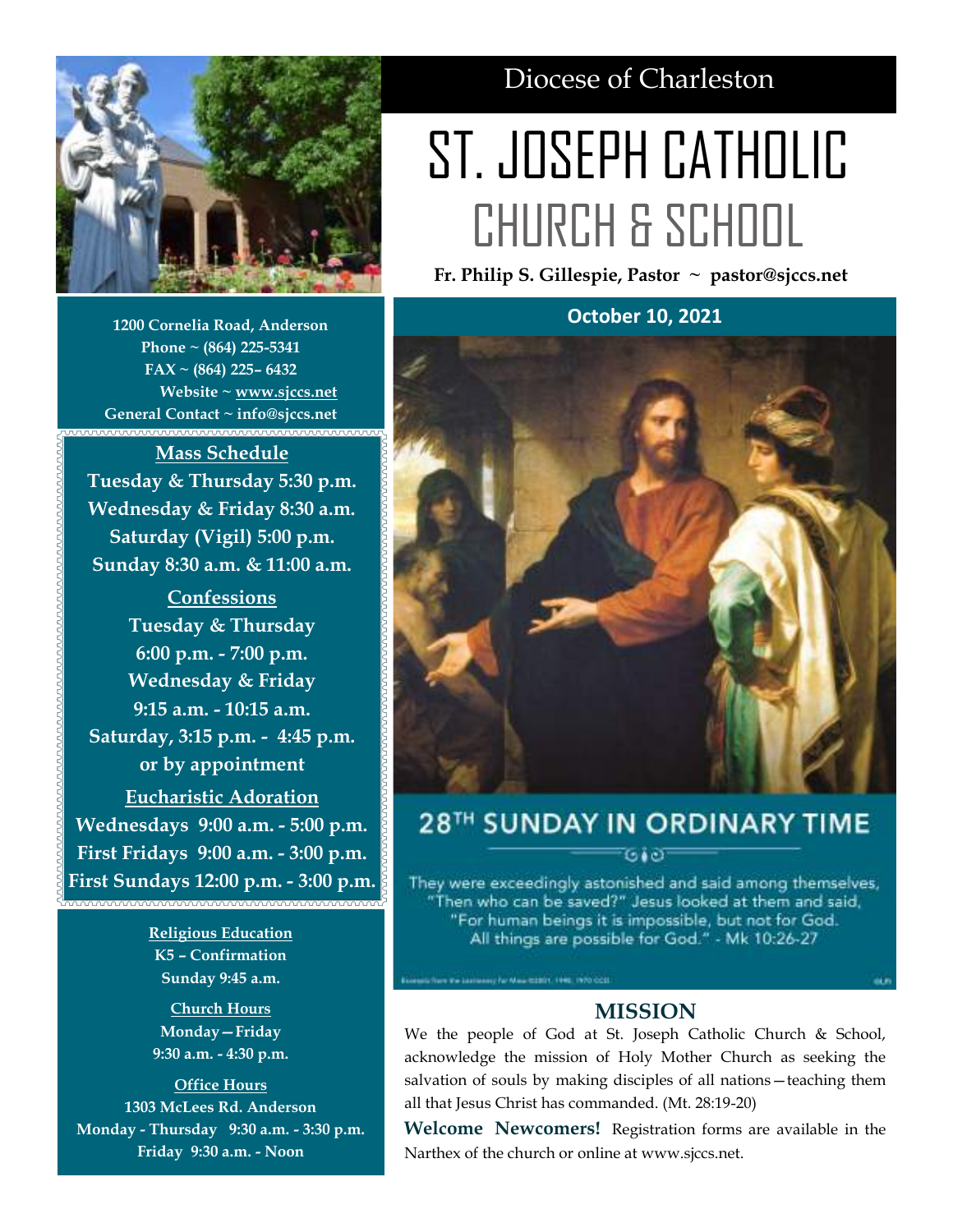**October 10, 2021 ~ Twenty– Eighth Sunday in Ordinary Time St. Joseph Catholic Church & School** 

| <b>Church Staff</b>                                                                                                                                                                                                        |                                                                                                                                    |                      |            |
|----------------------------------------------------------------------------------------------------------------------------------------------------------------------------------------------------------------------------|------------------------------------------------------------------------------------------------------------------------------------|----------------------|------------|
| Fr. Philip S. Gillespie, Pastor<br><b>Salvatore L. Cancello, Deacon</b><br><b>Chet Johns, Deacon</b><br>Linda McCormick, Office Admin.<br><b>Denise A. Thompson, Secretary</b><br><b>Jan Heithaus, Religious Education</b> | sal.cancello@sjccs.net<br>chet.johns@sjccs.net<br>linda.mccormick@sjccs.net<br>denise.thompson@sjccs.net<br>jan.heithaus@sjccs.net | pastor@sjccs.net     | <b>Sun</b> |
| <b>Jerrad Fenske, Music Director</b><br><b>School Staff</b>                                                                                                                                                                | jerrad.fenske@sjccs.net                                                                                                            |                      | Mon        |
| Haymée Giuliani, Principal<br><b>Velia Perez, Accounting</b><br>Kathy Massey, Admin. Assistant<br>Church & School Fax $\sim$ 864-225-6432                                                                                  | haymee.giuliani@sjccs.net<br>velia.perez@sjccs.net<br>kathy.massey@sjccs.net                                                       |                      | Tue        |
|                                                                                                                                                                                                                            |                                                                                                                                    |                      | Wed        |
| <b>Church Weekly Budget Income</b>                                                                                                                                                                                         | $\mathbf S$                                                                                                                        | 10,500.00            |            |
| <b>Weekly Collection of October 3, 2021:</b><br><b>Received in Office</b><br>We Share Online Giving 9/29-10/5:                                                                                                             | \$<br>$\mathbf S$                                                                                                                  | 8,902.00<br>4,825.00 | Thu        |
|                                                                                                                                                                                                                            | \$                                                                                                                                 | 13,727.00            | Fri        |
| Over/(Under):                                                                                                                                                                                                              | \$                                                                                                                                 | 3,227.00             |            |
| <b>Second Collection of October 3, 2021:</b><br><b>Church Repairs &amp; Maintenance</b>                                                                                                                                    | $\mathbf S$                                                                                                                        | 984.00               | <b>Sat</b> |
| <b>This Week's Second Collection Envelope Collection:</b><br>10/9 - 10/10 Building & Maintenance Fund                                                                                                                      |                                                                                                                                    |                      |            |
| <b>Next Week's Second Envelope Collection:</b><br>10/16 - 10/17 SOS (School Support)                                                                                                                                       |                                                                                                                                    |                      | <b>Sun</b> |
| <b>WeShare Online Collection for September 2021:</b>                                                                                                                                                                       |                                                                                                                                    |                      |            |
| <b>Parish Charity</b>                                                                                                                                                                                                      | \$                                                                                                                                 | 100.00               |            |
| <b>Parish School Support</b><br><b>Utilities</b>                                                                                                                                                                           | \$<br>\$                                                                                                                           | 555.00<br>185.00     |            |
| <b>Catholic Utilities</b>                                                                                                                                                                                                  | \$                                                                                                                                 | 35.00                |            |
|                                                                                                                                                                                                                            | $\mathbf S$                                                                                                                        | 875.00               | Loc        |

**Thank you for your support & generosity!**

*FR. GILLESPIE WILL NEVER SOLICIT FUNDS THROUGH EMAILS, TEXTS, OR VOICEMAIL. PLEASE DO NOT RESPOND TO ANYTHING LIKE THIS UNLESS YOU SPEAK WITH FR. GILLESPIE DIRECTLY.*



**Look for the GIVING button on our website: www.sjccs.net.** 

**Click on GIVING and follow the link to our parish "WeShare" page for regular contributions, second collections, and special event donations!**

| <b>Bulletin Deadlines</b>     |                               |                               |
|-------------------------------|-------------------------------|-------------------------------|
| 10/31/2021                    | 11/7/2021                     | 11/14/2021                    |
| <b>Materials</b><br>due 10/17 | <b>Materials</b><br>due 10/24 | <b>Materials</b><br>due 10/31 |
|                               |                               |                               |

Please submit all announcements in an editable Word or Publisher document. E-Mail announcements to weekly.bulletin@sjccs.net Remember to include: Who, What, Where, Why, When. Thank you.

# **Weekly Calendar**

| Sun                                                            |        | 10/10: 7:45AM Rosary for Life $(C)$<br>8:30 & 11:00AM Mass (C)<br>9:30AM SJCS BBQ Pick up (H)<br>9:45AM Bible Study (H)<br>9:45AM Religious Ed (S)<br>3:00PM Divine Mercy Chaplet/<br>Penitential Prayer Service (C)                             |
|----------------------------------------------------------------|--------|--------------------------------------------------------------------------------------------------------------------------------------------------------------------------------------------------------------------------------------------------|
| Mon                                                            | 10/11: | <b>Parish Office Closed</b><br><b>No Mass</b><br>$6:30PM$ Boys Scouts Trp. #234 (H)                                                                                                                                                              |
| Tue                                                            | 10/12: | 9:30AM MMP Prayer Cenacle (C)<br>11:30PM Rosary Guild (O)<br>$5:30PM$ Mass $(C)$<br>6:00PM Confessions (C)                                                                                                                                       |
| Wed                                                            | 10/13: | <b>8:30AM Mass (C)</b><br>9:15AM Confessions (C)<br>9:00AM Eucharistic Adoration until<br>5:00PM Benediction (C)                                                                                                                                 |
| Thu                                                            | 10/14: | $5:30PM$ Mass $(C)$<br>6:00PM Confessions (C)                                                                                                                                                                                                    |
| Fri                                                            | 10/15: | <b>8:30AM Mass (C)</b><br>9:15AM Confessions (C)<br>10:30AM Bible Study (O)                                                                                                                                                                      |
| <b>Sat</b>                                                     | 10/16: | 8:00AM Knights of Columbus Yard<br>Sale until 1:00PM (Jockey Lot)<br>12:00PM Public Square Rosary<br>(Firestone Auto Care, Main<br>Street - in front of the Mall)<br>3:15PM Confessions (C)<br>4:15PM Rosary for Life (C)<br>$5:00PM$ Mass $(C)$ |
| Sun                                                            | 10/17: | 7:45AM Rosary for Life $(C)$<br>8:30 & 11:00 AM Mass (C)<br>9:45AM Religious Education (S)<br>9:45AM RCIA (Portable)<br>9:45AM Bible Study (H)<br>12:00PM Youth Group (H)<br>3:00PM Divine Mercy Chaplet/<br>Penitential Prayer Service (C)      |
| <b>Location Key: C = Church/H = Hall/O = Office/S = School</b> |        |                                                                                                                                                                                                                                                  |

# OKTOBERFEST 2021

Saturday, October 23rd Fr. Friend Hall In-Room Dining 6:10-7:30 pm Carryouts 5:30-7:30 pm



Knockwurst-Bratwurst-Hot Dogs-Potato Salad-Sauerkraut-**Delicious Desserts** & fellowship for our parish

*Tickets On Sale After Every Mass October 9 - 10 and October 16-17* Adults : \$ 10 Children (6-12): \$5 Children under 6: Free! Widows & Widowers: Free!

msored by St. Joseph Men's Glub<br>and Catholic Women Serving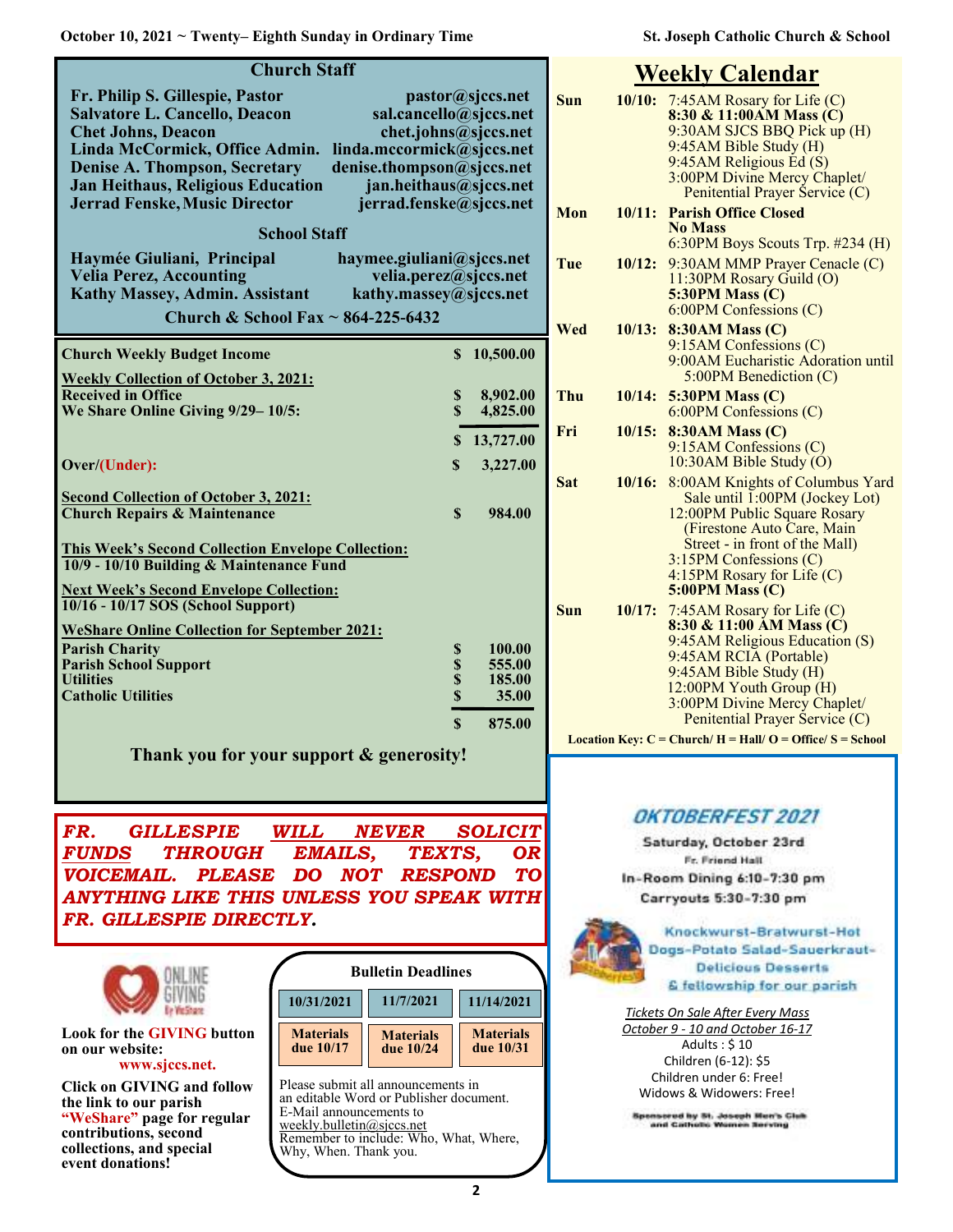# **WEEK AT A GLANCE**



**SJCS BBQ Fundraiser (KofC) ~ Saturday/Sunday, October 9/10 2:00 PM - 6:00 PM Saturday, 9:30 AM—12:30 PM, Sunday** \$12/lb. BBQ in Bulk



**Religious Education (K5-Confirmation) ~ Sunday, October 10 9:45 AM ~ School** 



# **Bible Study ~ Sunday, October 10 9:45AM ~ Hall**

All are welcome. We are Studying St. Matthew's Gospel with Frances Hogan.



 **Divine Mercy Chaplet ~ Sunday, October 10 3:00 PM - 4:00 PM ~ Church ~ Join Us Every Sunday!**

**Parish Office Closed ~ Columbus Day ~ Monday, October 11** Regular Office Hours resume Tuesday, October 12~ 9:30 AM-3:30PM



 **Boy Scout Troop #234 Meeting ~ Monday, October 11 6:30 PM ~ Parish Hall** 



 **St. Joseph Lady's Rosary Guild ~ Tuesday, October 12 11:30 PM ~ Shook Center**



 **Bible Study ~ Friday, October 15 10:30 AM ~ Shook Center (Parish Office)**



**K of C Yard Sale ~ Saturday, October 16 8:00 a.m to 1:00 p.m. ~ Jockey Lot, Littletree Road, Belton, SC**



 **Public Square Rosary ~ Saturday, October 16 12:00 PM ~ Firestone Auto Care, N Main Street, Anderson**



 **RCIA ~ Sunday, October 17 9:45 AM ~ Hall**



 **Youth Group (HS/MS) ~ Sunday, October 17 12:30 - 2:30 PM ~ Hall**

**See our Calendar at [www.sjccs.net](http://www.sjccs.net) for a full schedule of weekly and monthly events.**



**Parish Mission ~ OCT. 25th - 28th, 2021**

**Fr. Brian Mullady, OP wants you to join him for Morning and Evening Sessions each day!**

**See the parish website for the full schedule [www.sjccs.net.](http://www.sjccs.net)**



*239 Praying Days to Pentecost!* 

*Come Holy Spirit!*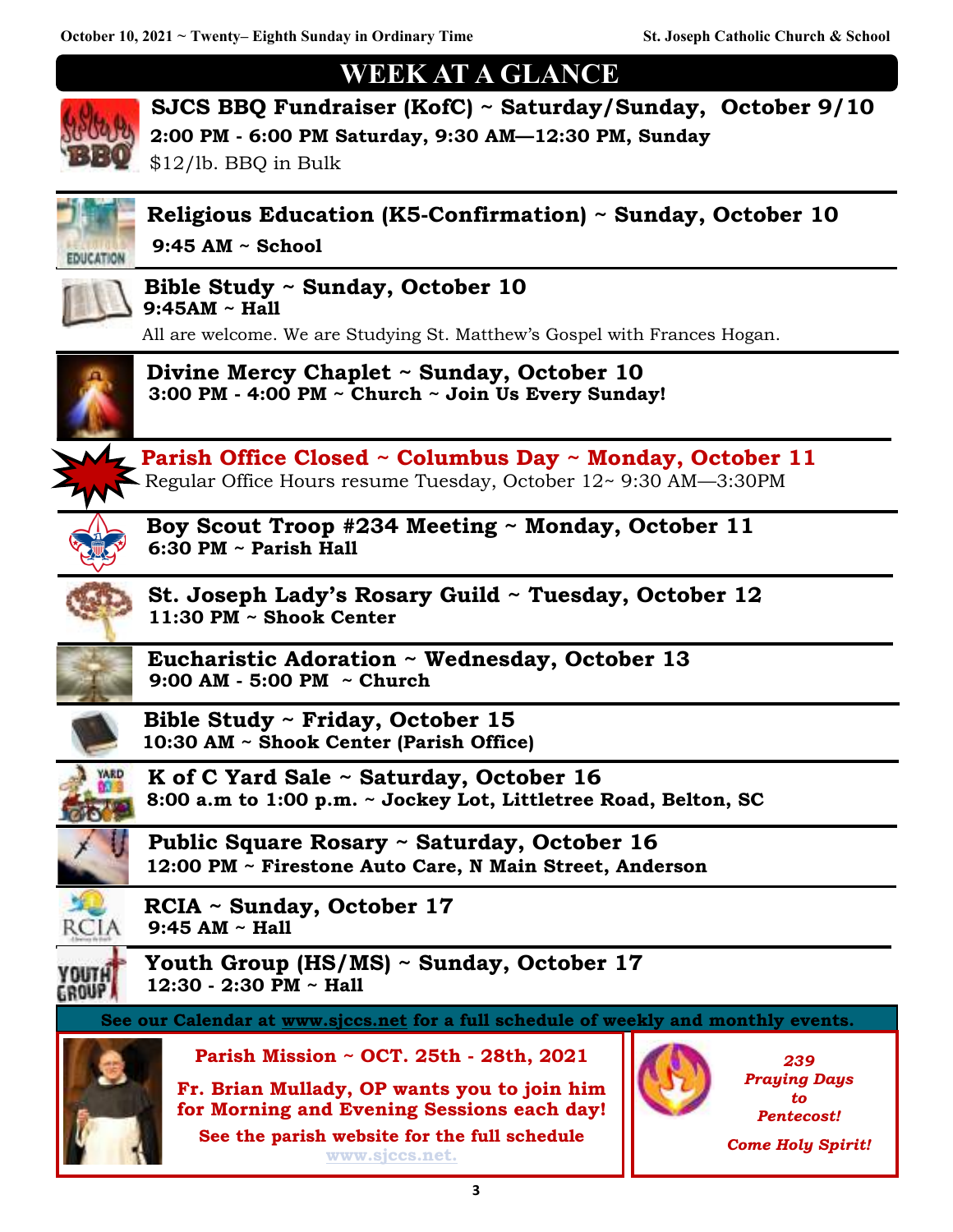## **St. Joseph Youth Group** ~ Mark your calendars! All 6th-12th graders invited!

We are meeting: - October 17, November 7, November 21, December 5 & December 19 (Sundays) All meetings are held in the hall at 12:30 p.m. and include lunch for the students.



for Life. The Rosary will start 45 min before Mass. Come to Mass early and pray with us for an end to abortion and for peace in our world. We will also be praying the Rosary for Life after the Tuesday and Thursday 5:30 pm weekday Masses.



# Join our Flock!

Visit our vebsite at www.ANF.org

(888) 584-6012

Text SJCC-AND to 84576 or online st.josephdc.flocknote.com or fill out slip below and place in collection basket at Mass.

| <b>FLOCK NOTE:</b> (Sign up for email & text messages; 18+ only) |              |
|------------------------------------------------------------------|--------------|
| $\frac{1}{2}$ Email #1:                                          | $PHONE$ #1:  |
| $i$ Email #2:                                                    | PHONE $#2$ : |
| Please indicate ages (only) of children in household:            |              |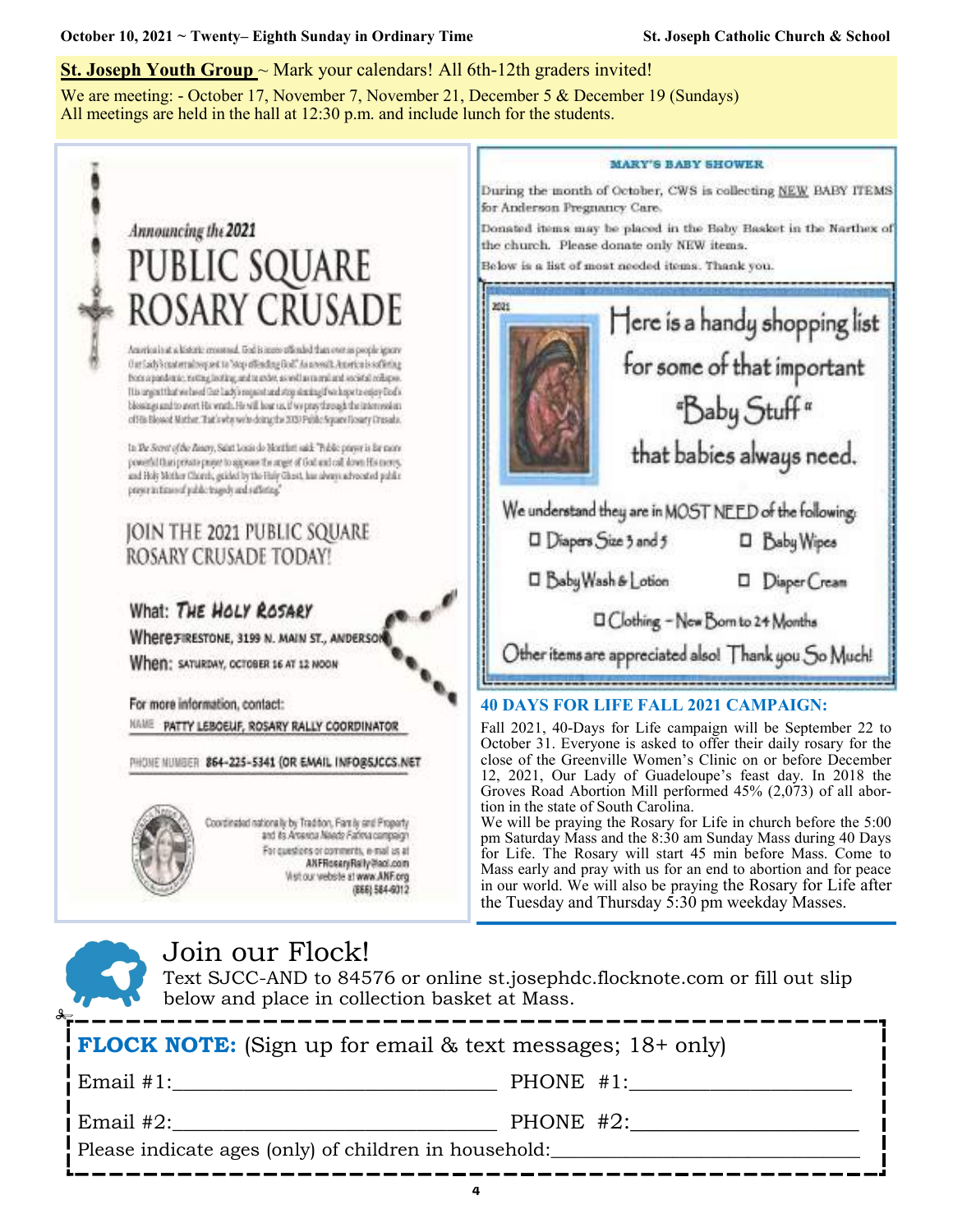# **Sacrament of Anointing of the Sick**

**If you are ill or about to be hospitalized for surgery and wish to receive the Sacrament of Anointing of the Sick, please call the parish office to make an appointment before hospitalization. In the event of an emergency, please call the parish office.** 

**After hours & weekend emergencies – please press 1 when prompted.** 

## **Pray for the Sick**

**October 10:** Angelo Aragona, Jay Black, Sherion Black, Marianne Cardenas, Billy Ellison, Frank Lavoy, Jackie Pelegrino, and Delores Richey.

**October 3:** Chay Ching, Tip & Betsy Dietz, Alison Henderson, Anna Marie Melanaski, Martha Petr, Ann Marie Pometto, Elaine Sharkey and Bob Williams.

**September 26:** Joe Bonacci, Carol Ball, Dot Bismack, Tom Forsyth, Joe Graziano, Michael Heath, Ann Johns, John & Pat Jourdan, Carlton McIntyre, the Brian & Hannah Roach Family, Stacey Telezak, and Steven Telezak.

Names will remain on prayer list for 3 weeks. To add a name or to maintain a name contact the parish office.

#### **Please pray for the repose of the soul of:**

**Selma Will, Grandmother of Michael Savacool**   $\sim \cdot \sim$ 

#### **Teresita Abella Desiderio, Sister of Ester Stein**  $\sim \cdot \sim$

#### *John Jourdan, Parishioner & Husband of Pat Jourdan*

*May the faithful departed be aided by our prayers. Eternal rest grant unto them, O Lord; and let perpetual light shine upon them. May they rest in peace. Amen.*

#### **Safe Environment Program**

St. Joseph Church & School is committed to ensuring a safe environment for our children and for upholding the "**National Charter for the Protection of Children and Young People" All Volunteers** who serve at Masses (Ushers, Lectors, Sacristans, Eucharistic Ministers) and all parish office volunteers must undergo a **background screening** and complete **Safe Haven** online training. Prior to volunteering, the parish must receive the clearance paperwork back from the Diocese of Charleston.

#### **Please contact the parish office for forms.**

For more information on how to report an allegation of abuse go **to http://www.sccatholic.org** and click on **"Child and Youth Protection"** at the bottom left of the homepage.

#### **Parish & School Safe Environment Coordinator**: Denise Thompson, (864) 225-5341 ext. 109. or Dthompson@charlestondiocese.org

**Diocesan Office of Child Protection Services:** (843) 853-2130x 209;

**Diocesan Victim Assistance:** (800) 921-8122.

# **Mass Intentions**

|                | $10/10$ SUNDAY - Twenty-Eighth Sunday in Ordinary Time<br>5:00PM +Delrose Trutwin rb Francis Trutwin<br>8:30AM People of the Parish |
|----------------|-------------------------------------------------------------------------------------------------------------------------------------|
|                | 11:00AM Intentions of the Seiler Family<br>Wis 7:7-11/Heb 4:12-13/Mk 10:17-30                                                       |
| <b>No Mass</b> | $10/11$ MONDAY $\sim$ St. John XXIII, Pope                                                                                          |
|                | Rom 1:1-7/Lk 11:29=32<br>10/12 TUESDAY - Weekday in Ordinary Time                                                                   |
|                | 5:30PM +Mary Merlino rb Lori Seiler                                                                                                 |
|                | Rom 1:16-25/Lk 11:37-41                                                                                                             |
|                | 10/13 WEDNESDAY $\sim$ Weekday in Ordinary Time                                                                                     |
|                | 8:30AM Intentions of the Mytych Family                                                                                              |
|                | Rom 2:1-11/Lk 11:42-46                                                                                                              |
|                | 10/14 THURSDAY - St. Callistus I, Pope and Martyr                                                                                   |
|                | 5:30PM +Rev. Robert Sayer rb Fr. Philip S. Gillespie<br>Rom 3:21-30/Lk 11:47-54                                                     |
|                | 10/15 FRIDAY - St. Teresa of Jesus, Virgin and Doctor of the Church                                                                 |
|                | 8:30AM +Anthony Padilla rb Tony & Suellen Pometto<br>Rom 4:1-8/Lk 12:1-7                                                            |
|                | $10/17$ SUNDAY - Twenty-Ninth Sunday in Ordinary Time                                                                               |
|                | 5:00PM Stacy Curtis rb Corey Curtis                                                                                                 |
|                | 8:30AM People of the Parish                                                                                                         |
|                | 11:00AM +Amanda Torres rb Perla family                                                                                              |
|                | Is 53:10-11/Heb 4:14-16/Mk 10:35-45                                                                                                 |

# Prayer to the Holy Trinity

Father, Son and Holy Spirit direct and protect, guide and provide, inspire and set on fire my heart for Love of You and my neighbor in all things. Amen.

# **CATHOLIC MEDIA RESOURCES (Recommended by Fr. Gillespie):**

#### **Listen:**

Kresta in the Afternoon ~ **[https://avemariaradio.net/program/kresta-in-the-afternoon](https://avemariaradio.net/program/kresta-in-the-afternoon/)** or on your favorite podcast APP (Google podcasts, Spotify, I Heart Radio, Apple Podcasts) Catholic Radio in South Carolina ~ **<https://catholicradioinsc.com/>**

### **"InStep" Diocesan Podcast ~ <https://anchor.fm/instep>**

# **Read:**

Magnificat (Mass and Articles) ~ **[Magnificat Subscribe](https://bookstore.magnificat.net/subscription/index) To subscribe by telephone** call 1-866-273-5215 Magnifikid (Mass and Articles for Children)~ **[Magnificat Help Children Pray and Follow Sunday Mass](https://us.magnificat.net/home/magnifikid)** Books on FORMED ~ **<https://formed.org/>**

#### **Watch:**

The Chosen ~ **<https://watch.angelstudios.com/thechosen>** Movies/Documentaries on FORMED ~ **<https://formed.org/>** Mass/Movies/Catholic Programs on EWTN ~ **[Watch Live: EWTN Livestream 24/7 Catholic TV | EWTN](https://www.ewtn.com/tv/watch-live)**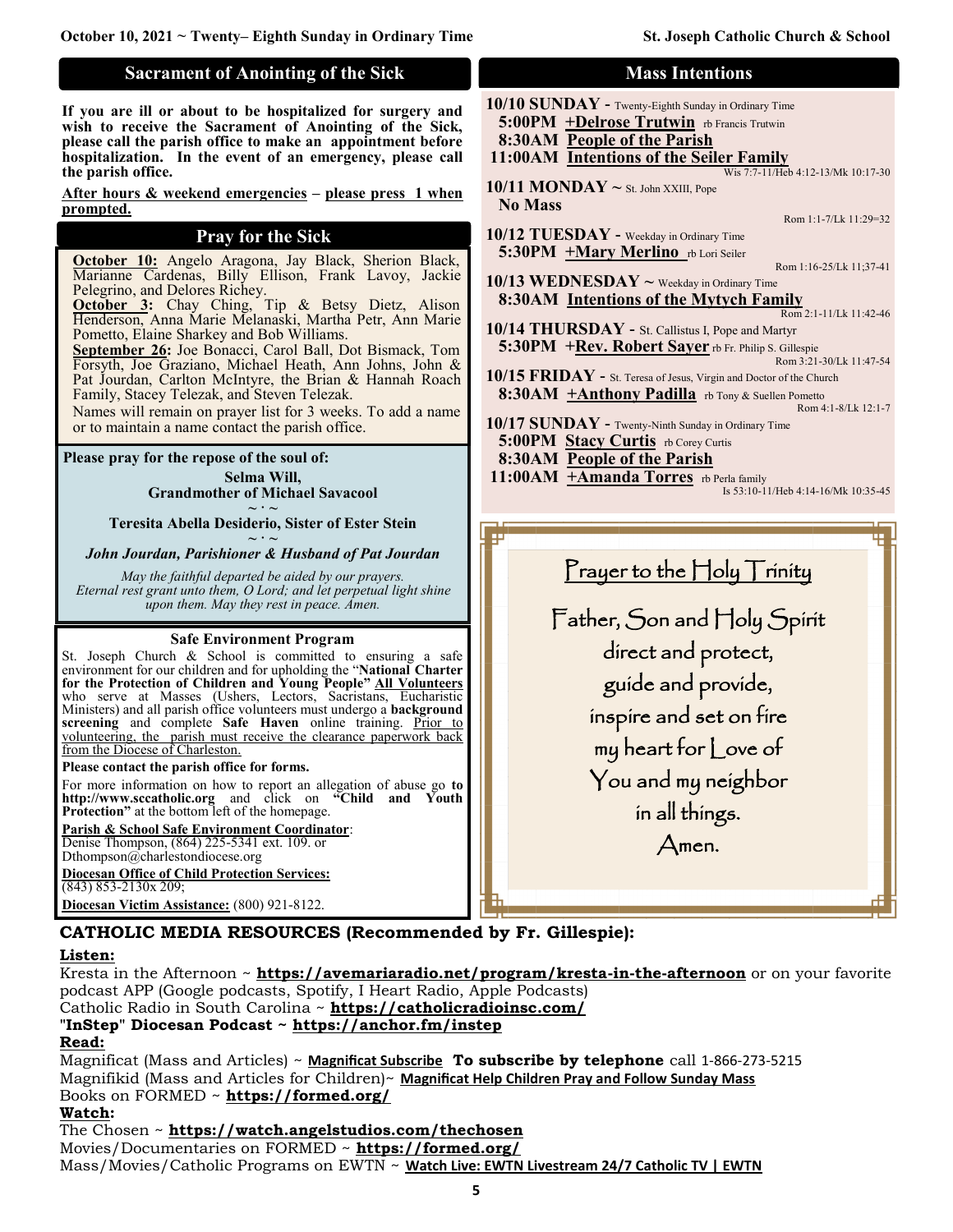# **Pastor's Corner**

**Pope Gregory I** [\(Latin:](https://en.m.wikipedia.org/wiki/Latin_language) *Gregorius I*; c. 540 – 12 March 604), commonly known as **Saint Gregory the Great**, was the [bishop of Rome](https://en.m.wikipedia.org/wiki/Bishop_of_Rome) from 3 September 590 to his death. He is known for instigating the first recorded large-scale mission from Rome, the [Gregorian Mission,](https://en.m.wikipedia.org/wiki/Gregorian_Mission) to convert the then-[pagan](https://en.m.wikipedia.org/wiki/Pagan) Anglo-Saxons in England to [Christianity.](https://en.m.wikipedia.org/wiki/Christianity) Gregory is also well known for his writings, which were more prolific than those of any of his predecessors as pope. The epithet **Saint Gregory the Dialogist** has been attached to him in [Eastern Christianity](https://en.m.wikipedia.org/wiki/Eastern_Christianity) because of his *[Dialogues](https://en.m.wikipedia.org/wiki/Dialogues_(Pope_Gregory))*. English translations of Eastern texts sometimes list him as Gregory "Dialogos.

### **From the Pastoral Guide by Saint Gregory the Great, pope**

#### (Lib. 2, 4: PL 77, 30-31)

#### *Let the pastor be discreetly silent, and to the point when he speaks*

A spiritual guide should be silent when discretion requires and speak when words are of service. Otherwise he may say what he should not or be silent when he should speak. Indiscreet speech may lead men into error and an imprudent silence may leave in error those who could have been taught. Pastors who lack foresight hesitate to say openly what is right because they fear losing the favor of men. As the voice of truth tells us, such leaders are not zealous pastors who protect their flocks, rather they are like mercenaries who flee by taking refuge in silence when the wolf appears.

The Lord reproaches them through the prophet: *They are dumb dogs that cannot bark.* On another occasion he complains: *You did not advance against the foe or set up a wall in front of the house of Israel, so that you might stand fast in battle on the day of the Lord.* To advance against the foe involves a bold resistance to the powers of this world in defense of the flock. To stand fast in battle on the day of the Lord means to oppose the wicked enemy out of love for what is right.

When a pastor has been afraid to assert what is right, has he not turned his back and fled by remaining silent? Whereas if he intervenes on behalf of the flock, he sets up a wall against the enemy in front of the house of Israel. Therefore, the Lord again says to his unfaithful people: *Your prophets saw false and foolish visions and did not point out your wickedness, that you might repent of your sins.* The name of prophet is sometimes given in the sacred writings to teachers who both declare the present to be fleeting and reveal what is to come. The word of God accuses them of seeing false visions because they are afraid to reproach men for their faults and thereby lull the evildoer with an empty promise of safety. Because they fear reproach, they keep silent and fail to point out the sinner's wrongdoing.

The word of reproach is a key that unlocks a door because reproach reveals a fault of which the evildoer is himself often unaware. That is why Paul says of the bishop: *He must be able to encourage men in sound doctrine and refute those who oppose it.* For the same reason God tells us through Malachi: *The lips of the priest are to preserve knowledge, and men shall look to him for the law, for he is the messenger of the Lord of hosts.* Finally, that is also the reason why the Lord warns us through Isaiah: *Cry out and be not still; raise your voice in a trumpet call.*

Anyone ordained a priest undertakes the task of preaching, so that with a loud cry he may go on ahead of the terrible judge who follows. If, then, a priest does not know how to preach, what kind of cry can such a dumb herald utter? It was to bring this home that the Holy Spirit descended in the form of tongues on the first pastors, for he causes those whom he has filled, to speak out spontaneously.



# **FLAG RETIREMENT**

Knights of Columbus is collecting old US flags of any size from parishioners. Please bring flags to church and the ushers will place them in a collection box.

An official Flag Retirement ceremony is planned for Veterans Day November 11.



### **FISH FRY & A MOVIE! Let's gather together!**

**The Next Fish Fry & Movie is November 5. Please come and bring the whole family.** Fish Fry Dinner: 6:30 - 7:30pm. Movie and popcorn: 7:30 - 8:00pm. Tickets are available from any Knight and at the door the night of the event. Adults -  $$10,$  kids  $5-12$  -  $$5.$  Household max -  $$35.$ 

We're also looking for volunteers, especially young people in need of service hours. If interested, please contact Tom Holahan (864) 314-4444, or John Davis at (864) 556-5563.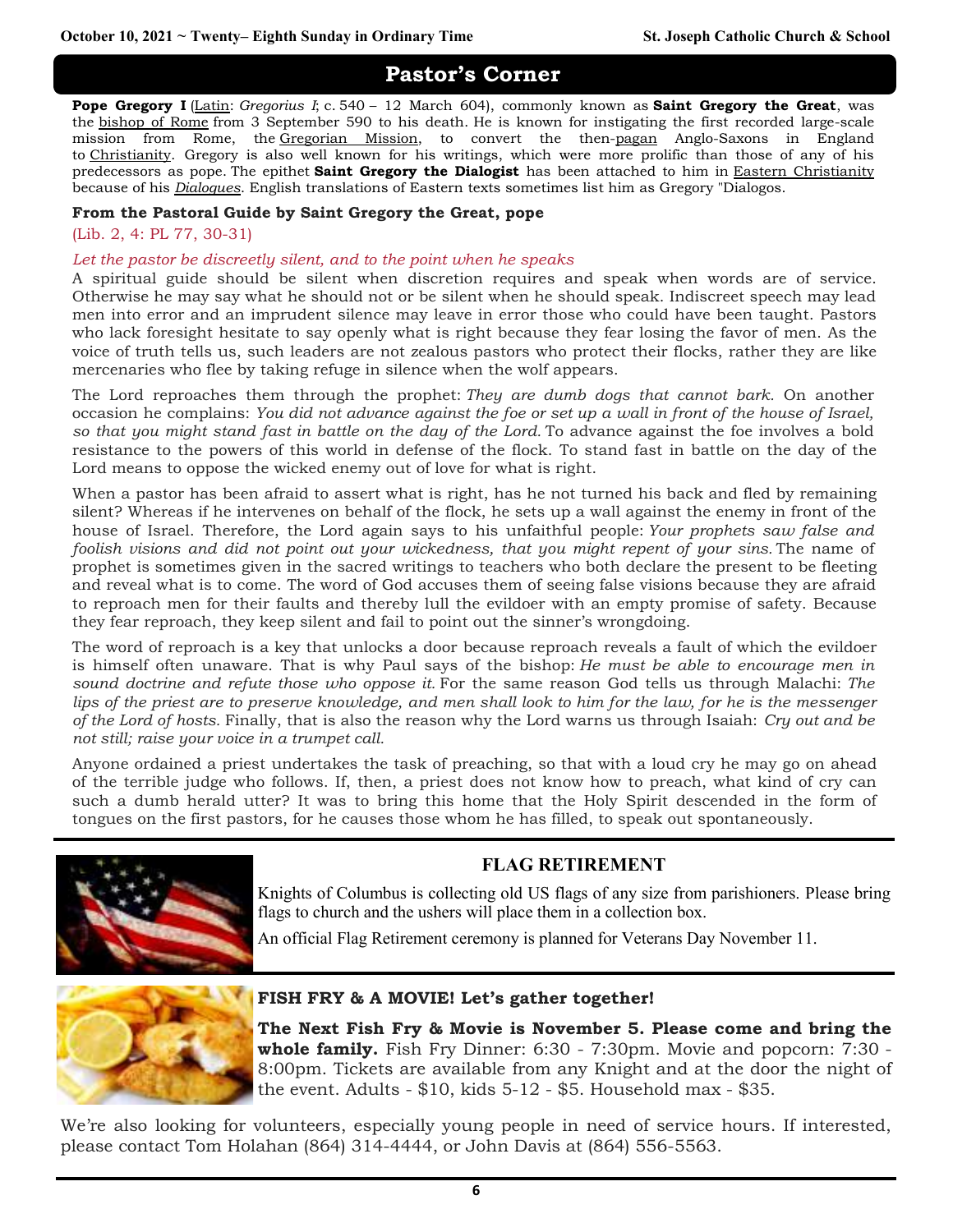**October 10, 2021 ~ Twenty– Eighth Sunday in Ordinary Time St. Joseph Catholic Church & School** 

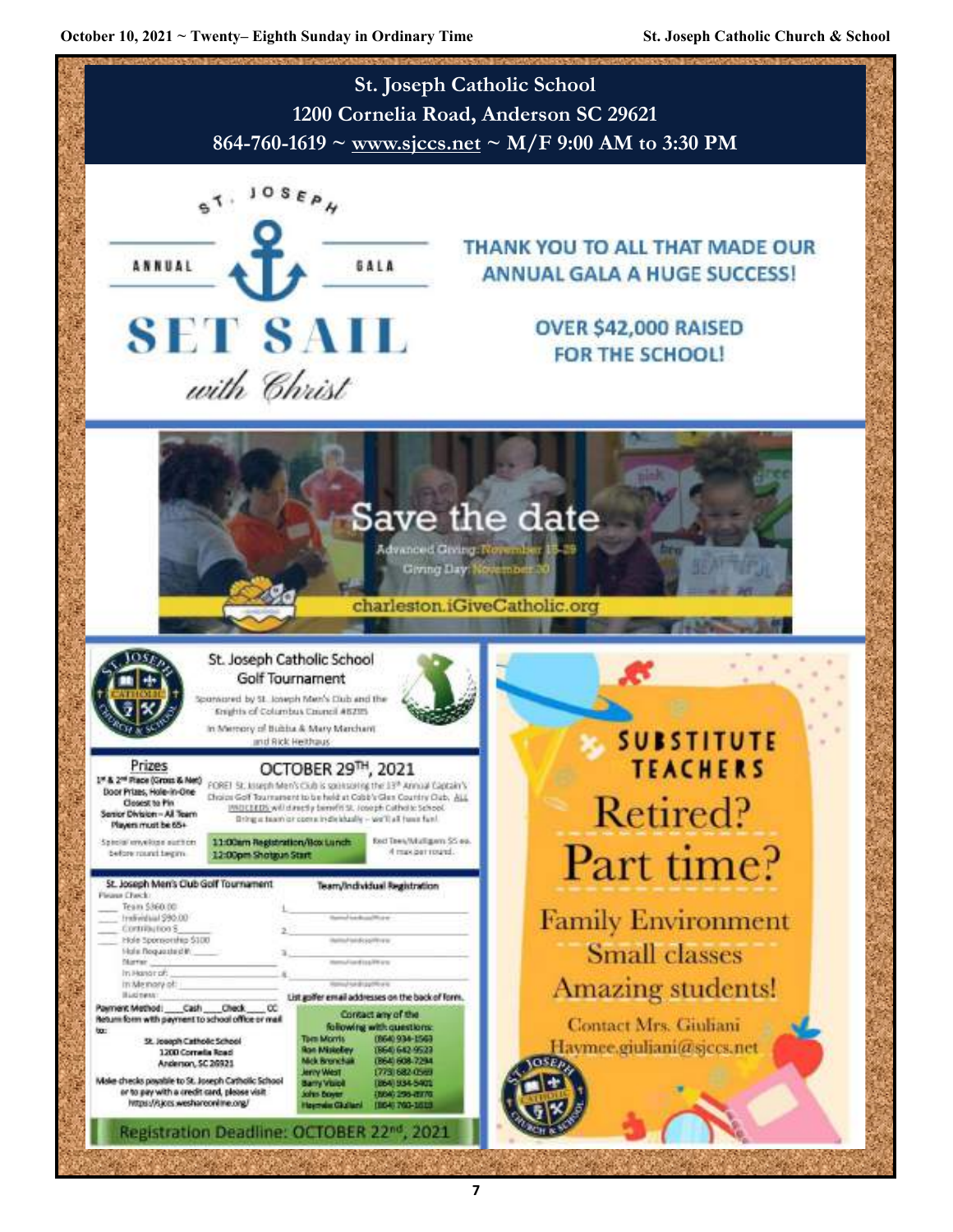

Fr. Brian Thomas Becket Mullady entered the Dominican Order in 1966 and was ordained in 1972. He has a Doctorate in Sacred Theology (STD) from the Angelicum University in Rome, Italy and was professor there for six years. He is currently a mission preacher and retreat master for the Western Dominican Province. He is the author of nine books, numerous articles, and writes for Homiletic and Pastoral Review and is the theological consultant for The Institute for Religious Life. He is a Missionary of Mercy appointed by Pope Francis. He also has had many programs on EWTN and currently has a weekly radio show on the EWTN radio network.

# **MISSION SCHEDULE**

| Monday    | Oct 25        | <b>Grace and the Universal Church</b>       |
|-----------|---------------|---------------------------------------------|
|           | 9:15 AM       | <b>Morning Session</b>                      |
|           | 5:30 PM       | Mass                                        |
|           | 7:00 PM       | <b>Evening Session</b>                      |
|           | 8:00 PM       | <b>Confessions - Fr. Mullady</b>            |
| Tuesday   | <b>Oct 26</b> | <b>Detachment</b>                           |
|           | 9:15 AM       | <b>Morning Session</b>                      |
|           | 5:30 PM       | Mass                                        |
|           | 7:00 PM       | <b>Evening Session</b>                      |
|           | 8:00 PM       | <b>Confessions - Fr. Mullady</b>            |
| Wednesday | <b>Oct 27</b> | <b>The Dark Nights</b>                      |
|           | 8:30 AM       | Mass                                        |
|           | 9:15 AM       | <b>Morning Session</b>                      |
|           | 9:15 AM       | Confessions until 10:15 AM - Fr. Gillespie. |
|           | 10:15 AM      | <b>Adoration Until 5:00 PM</b>              |
|           | 7:00 PM       | <b>Evening Session</b>                      |
|           | 8:00 PM       | <b>Confessions</b>                          |
| Thursday  | Oct 28        | <b>Spiritual Fulfillment</b>                |
|           | 9:15 AM       | <b>Morning Session</b>                      |
|           | 5:30 PM       | Mass                                        |
|           | 7:00 PM       | <b>Evening Session</b>                      |
|           | 8:00 PM       | <b>Confessions - Fr. Mullady</b>            |
|           |               | <b>Free Will Offerings Are Mandatory*</b>   |

\* Only kidding. <sup>12</sup> Free Will Offerings are gratefully accepted. - Fr. G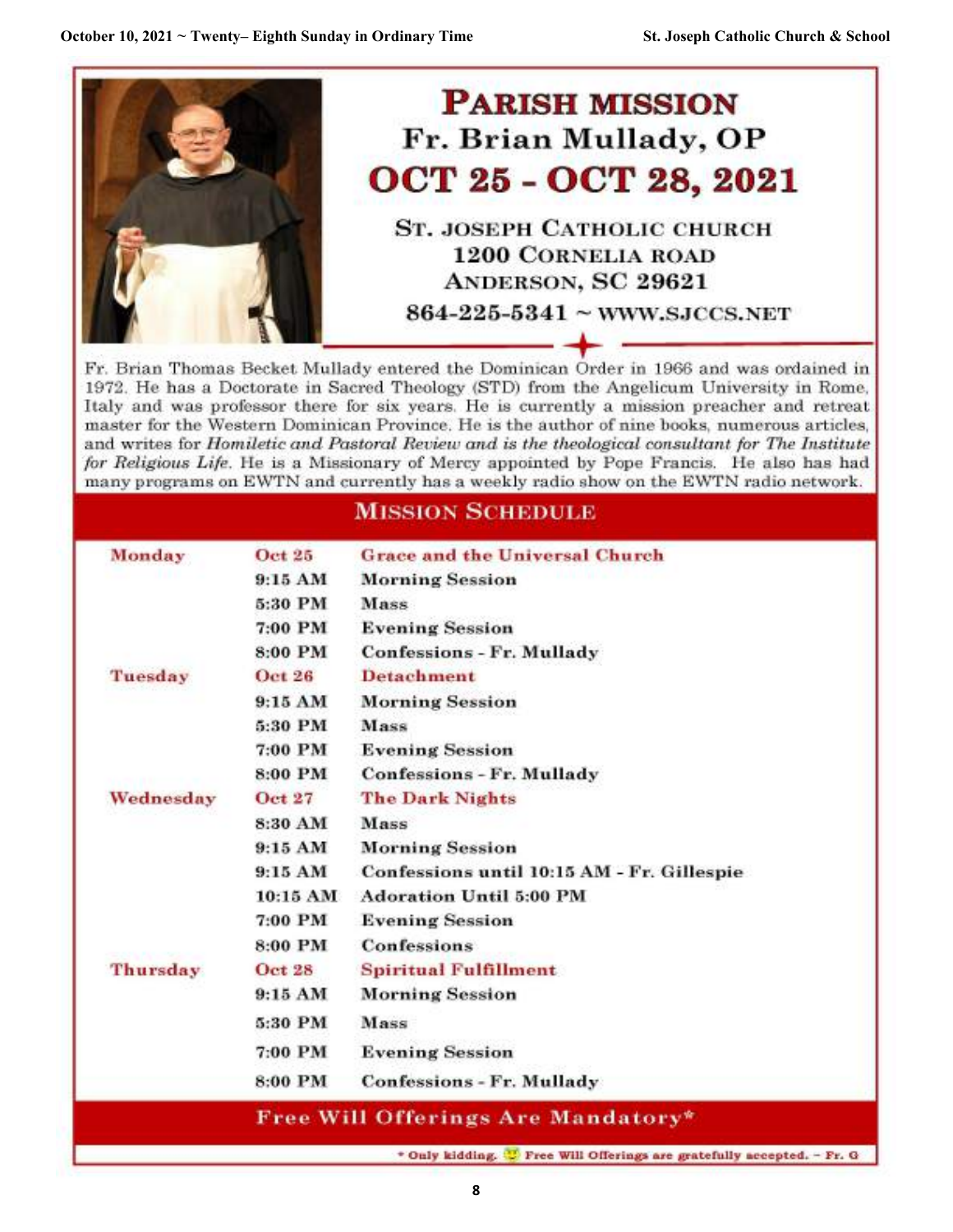*Pray the Rosary Everyday* 



*Pray the Rosary Everyday*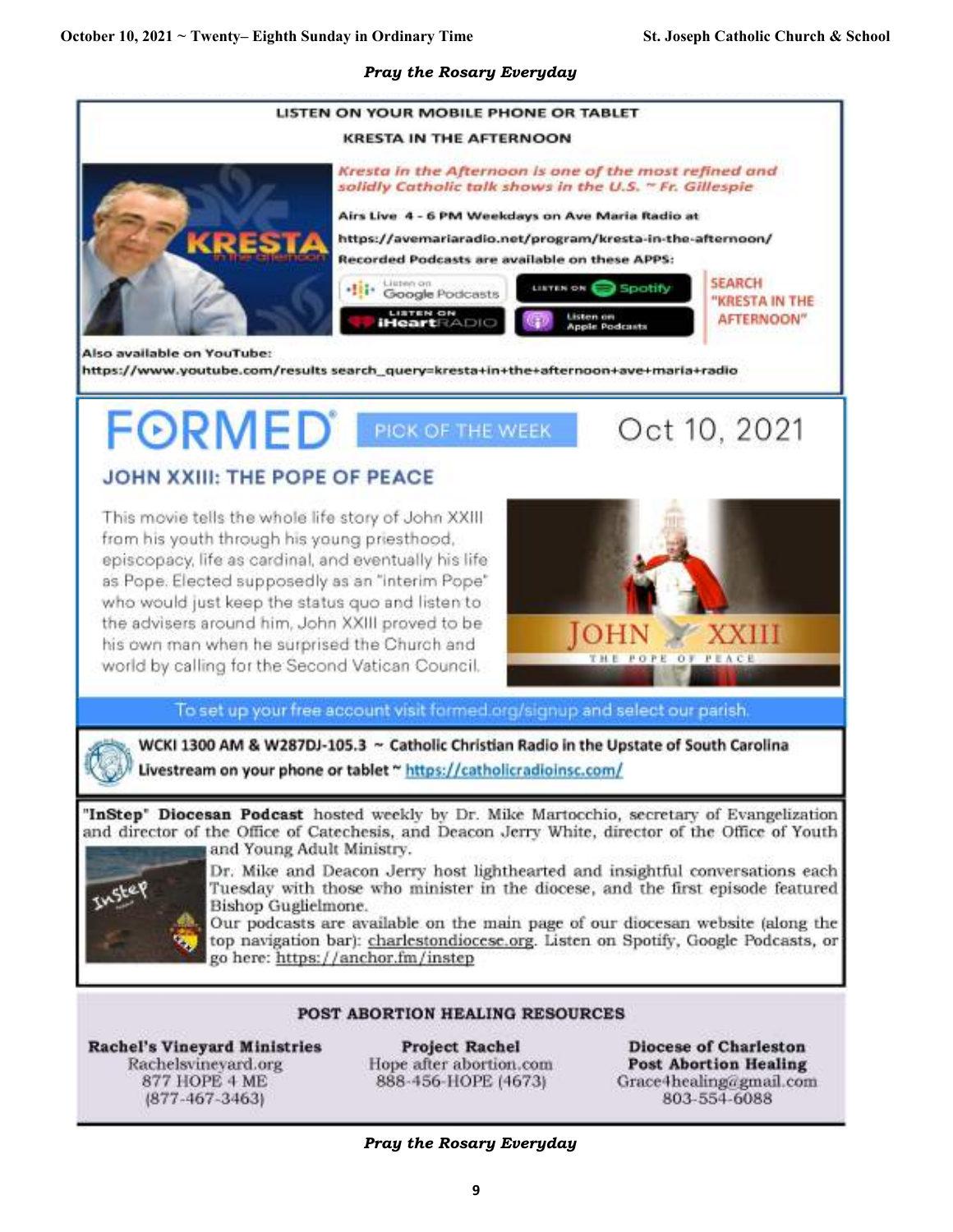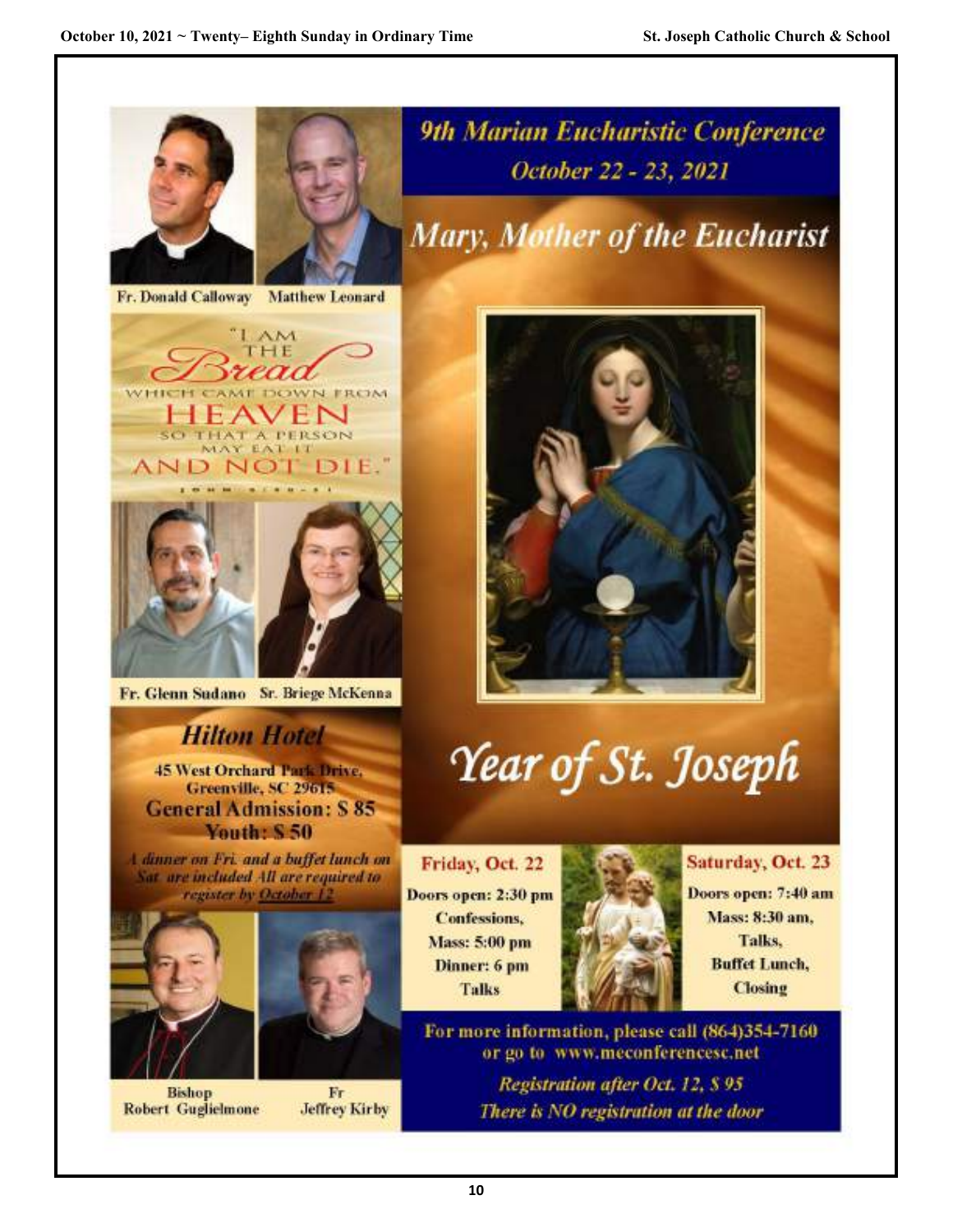# Take some time away to relax,<br>read, study, and pray.

# **IMMERSIVE STUDY:** Lead by<br>Sr. Gertrude<br>Gillette Interior

# by St. Teresa of Avila

Castle

# **Nov. 19-21** at Heant Ridge Retneat Centen in Sunset, SC

More Info: www

**H**eartRidgeMinistries.

com/InteriorCastle